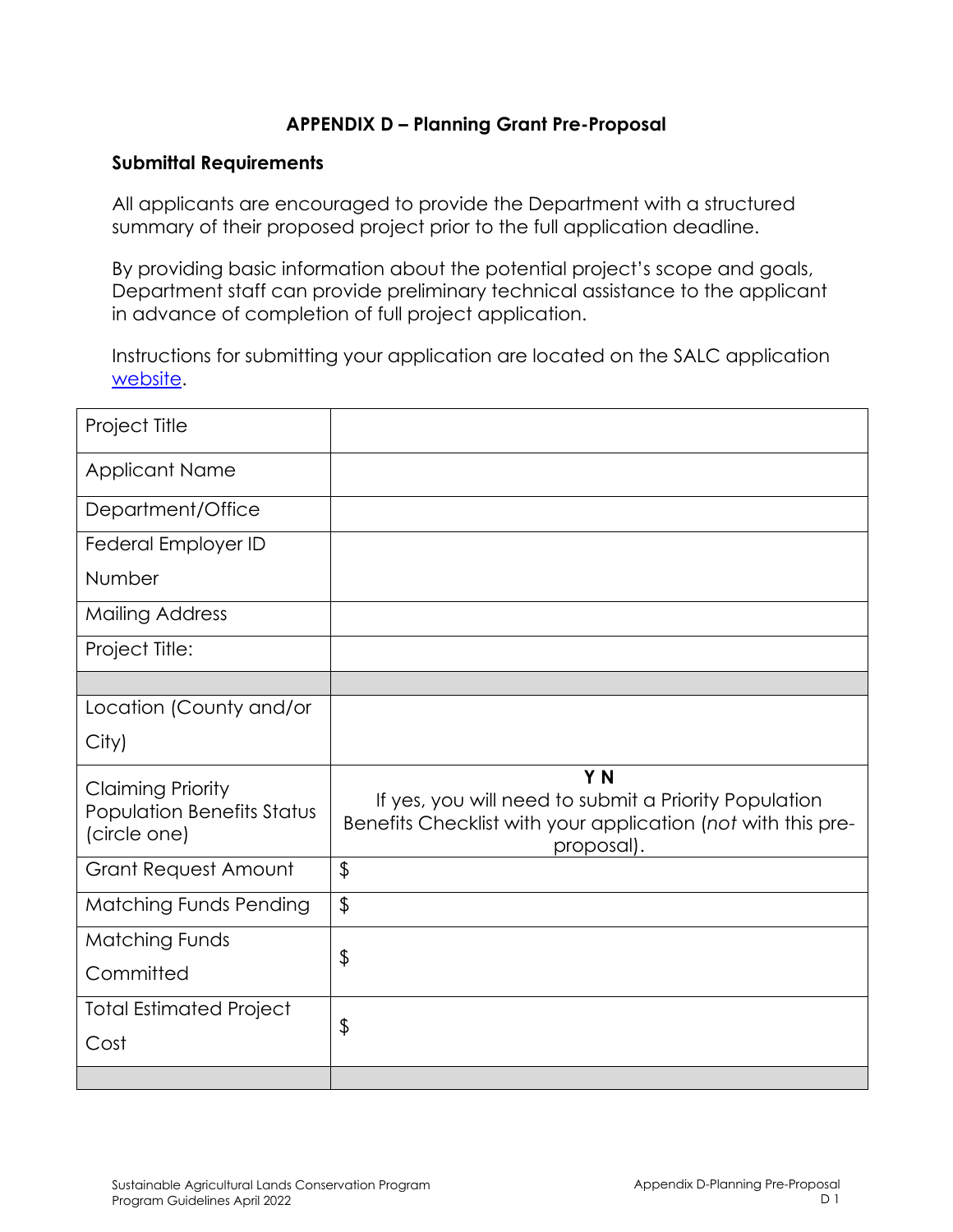| Contact Person       |  |
|----------------------|--|
| Title                |  |
| <b>Phone Number</b>  |  |
| <b>Email Address</b> |  |

### **Executive Summary and Proposed Planning Project**

Please provide a brief overview of the project (**1-page** maximum). This overview should describe the following:

- Provide a brief description of the proposed planning project.
- Why the proposed project is appropriate for protecting agricultural lands in the jurisdiction.
- Participating stakeholders.
- Any critical deadlines.

#### **Preproposal Questions**

1. Are you a county, city, local area formation commission, council of government, municipal planning organization, regional transportation planning agency, groundwater sustainability agency, or special district with land use or transportation planning authority, and federally recognized California Native American tribe or a nonfederally recognized California Native American tribe that is on the contact list maintained by the Native American Heritage Commission?

Are you a Resource Conservation District, special districts with a mission related to agricultural preservation, academic institutions, land trusts and other agricultural non-profit organizations? Have you partnered with one or more of the organizations listed above? Will you be able to provide evidence by the time of the application that one or more of the organizations listed above will enter into a memorandum of understanding for the project demonstrating support for the project and SALC's purposes, detailing the partners roles in the project and that the partners will consider adopting the plan resulting from the project.

2. Describe the proposed planning project. Include details such as the anticipated outcome and deliverables are expected; agricultural land base, economy, and regional food systems and infrastructure within the project area; amount and quality of agricultural land that can be expected to receive protection through the proposed project. Include maps of important farmland, jurisdictional boundaries, and other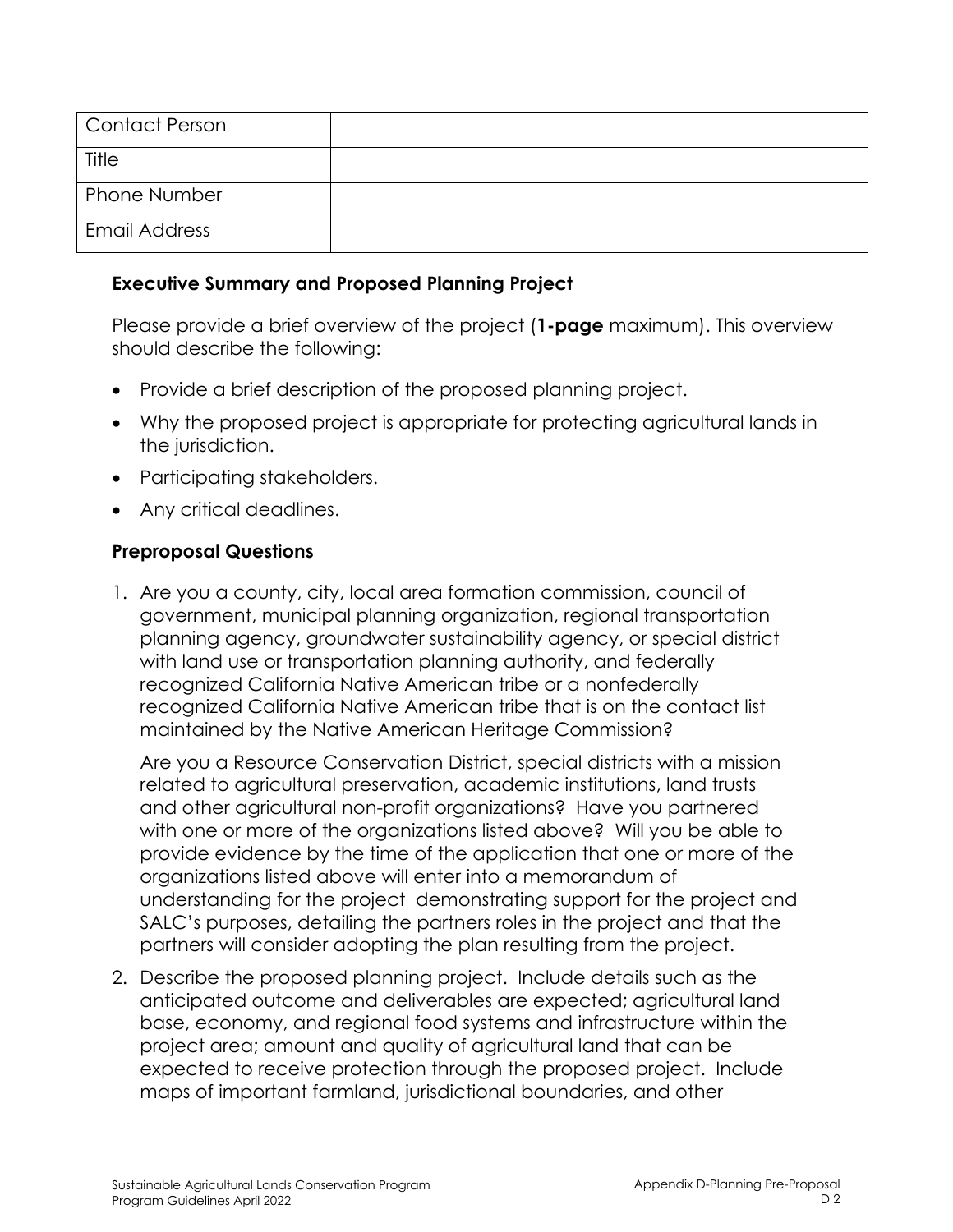pertinent data that would portray the project scope (as attachments to the application).

- 3. Why and to what extent agricultural land is being converted to other uses within project area? To what extent those conversion risks are expected to continue? How will the proposed project address those conversion risks?
- 4. How will the project avoid or reduce greenhouse gas emissions?
- 5. How will the proposed project implement an adopted or draft Sustainable Communities Strategy or, if a Sustainable Communities Strategy is not required for a region by law, a regional plan that includes policies and programs to reduce greenhouse gas emissions? Provide references to the specific goals, objectives, or policies that the project supports.
- 6. How is the proposed plan consistent with [California's Planning Priorities?](https://leginfo.legislature.ca.gov/faces/codes_displaySection.xhtml?lawCode=GOV§ionNum=65041.1)
- 7. What economic, environmental, public health, cultural or other co-benefits that would arise from the project? How will those co-benefits be measured?
- 8. How will the project benefit priority populations; beginning or Veteran farmers and ranchers; residents of disadvantaged or low-income communities; or federally recognized California Native American tribe or a nonfederally recognized California Native American tribe that is on the contact list maintained by the Native American Heritage Commission and/or a priority population?
- 9. How will the proposal complement other efforts in the region, including comprehensive planning efforts (e.g., Greenprints, general or special plan objectives or goals), and agricultural land use policies (e.g., Williamson Act)? How would the project leverage other permanently protected lands to promote location and resource-efficient development?
- 10.What is the applicant's experience in developing and implementing similar projects? What are the internal resources and capacity to complete the proposed work or will consultants or contractors be required? Are there professional staff qualified to develop and successfully implement the proposal? If not, please describe how will the applicant acquire this expertise.
- 11.Which stakeholders will participate in the proposed project? How will these stakeholders participate?

# **Map(s) of the Project area**

Please provide a map or image depicting the area to be covered by the proposed project. The map should generally depict the area, including the extent of its agricultural resources, urban and/or rural land uses, and any